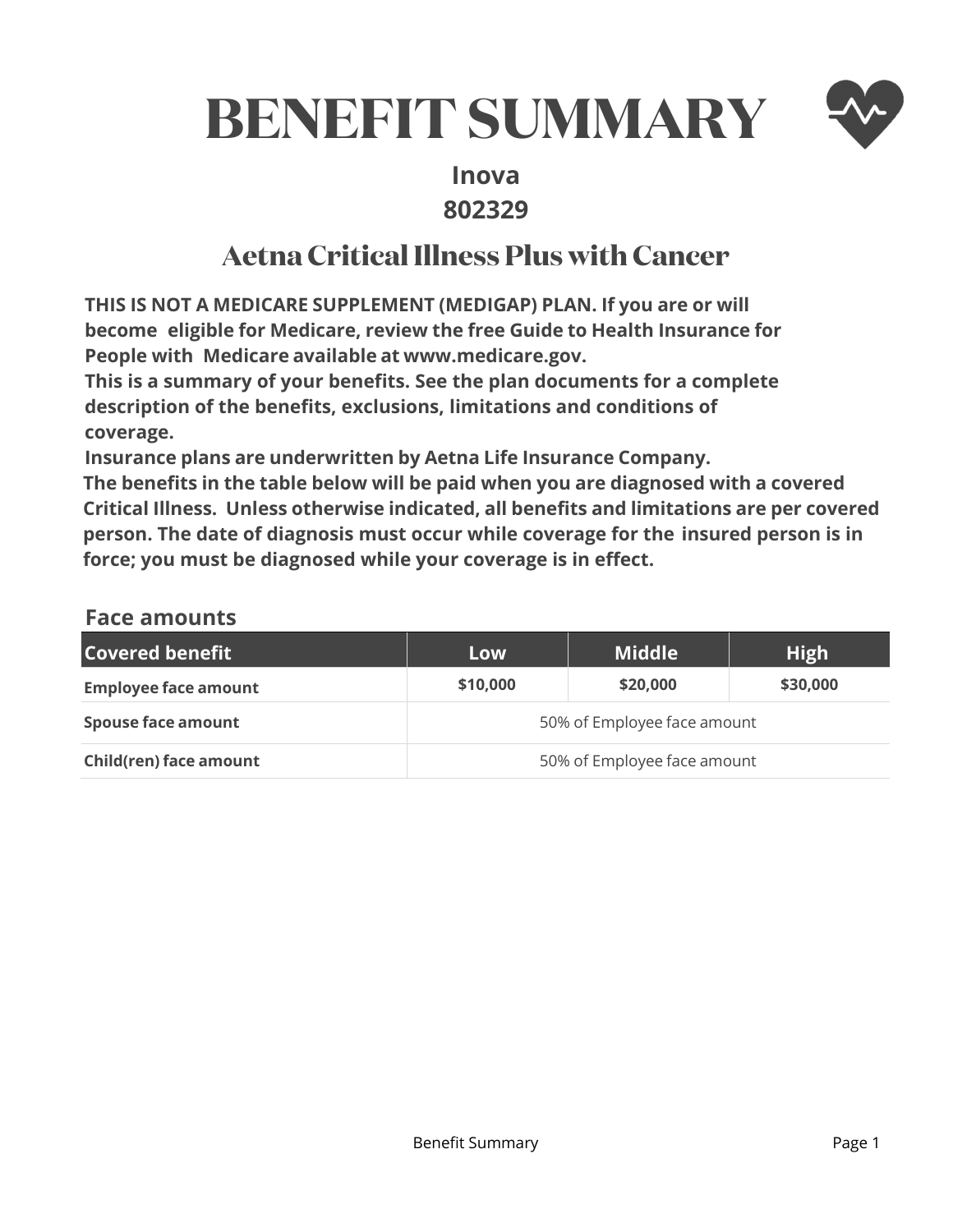# **Plan features**

| Feature                                                                                                                                                                                                                                                                                                                                                                                                                                                                                                                                                                | <b>Percent of face</b><br>amount: |
|------------------------------------------------------------------------------------------------------------------------------------------------------------------------------------------------------------------------------------------------------------------------------------------------------------------------------------------------------------------------------------------------------------------------------------------------------------------------------------------------------------------------------------------------------------------------|-----------------------------------|
| Subsequent critical illness diagnosis benefit<br>Subsequent diagnosis of a different covered critical illness is payable at the<br>original amount if it occurs at least 180 days after the previous date of diagnosis<br>for which a benefit was paid. No benefit is payable if the subsequent diagnosis<br>occurs less than 180 days later.                                                                                                                                                                                                                          | 100%                              |
| Recurrence critical illness diagnosis benefit<br>If an insured person has been initially diagnosed with and received a benefit under<br>this plan for a critical illness and then is diagnosed with the same critical illness again<br>at least 180 days later, we will pay the stated percentage of the benefit as shown in<br>the Schedule of Benefits for the recurring critical illness diagnosed. No benefit is<br>payable if the recurrence occurs less than 180 days later.                                                                                     | 100%                              |
| Recurrence cancer (invasive) diagnosis benefit<br>If an insured person has been initially diagnosed with and received a benefit for cancer<br>(invasive) under this plan and is then diagnosed with any kind of cancer (invasive)<br>again at least 180 days later, we will pay the stated percentage of the cancer benefit for<br>cancer (invasive) as shown on the schedule of benefits for the cancer (invasive)<br>diagnosed. No benefit is payable if the recurrence occurs less than 180 days later.                                                             | 100%                              |
| Recurrence carcinoma in situ diagnosis benefit (non-invasive)<br>If an insured person has been initially diagnosed with and received a benefit for<br>carcinoma in situ (non-invasive) under this plan and is then diagnosed with any kind of<br>carcinoma in situ (non-invasive) again at least 180 days later, we will pay the stated<br>percentage of the carcinoma in situ (non- invasive) as shown on the Schedule of<br>Benefits for the carcinoma in situ (non-invasive) diagnosed.<br>No benefit is payable if the recurrence occurs less than 180 days later. | 100%                              |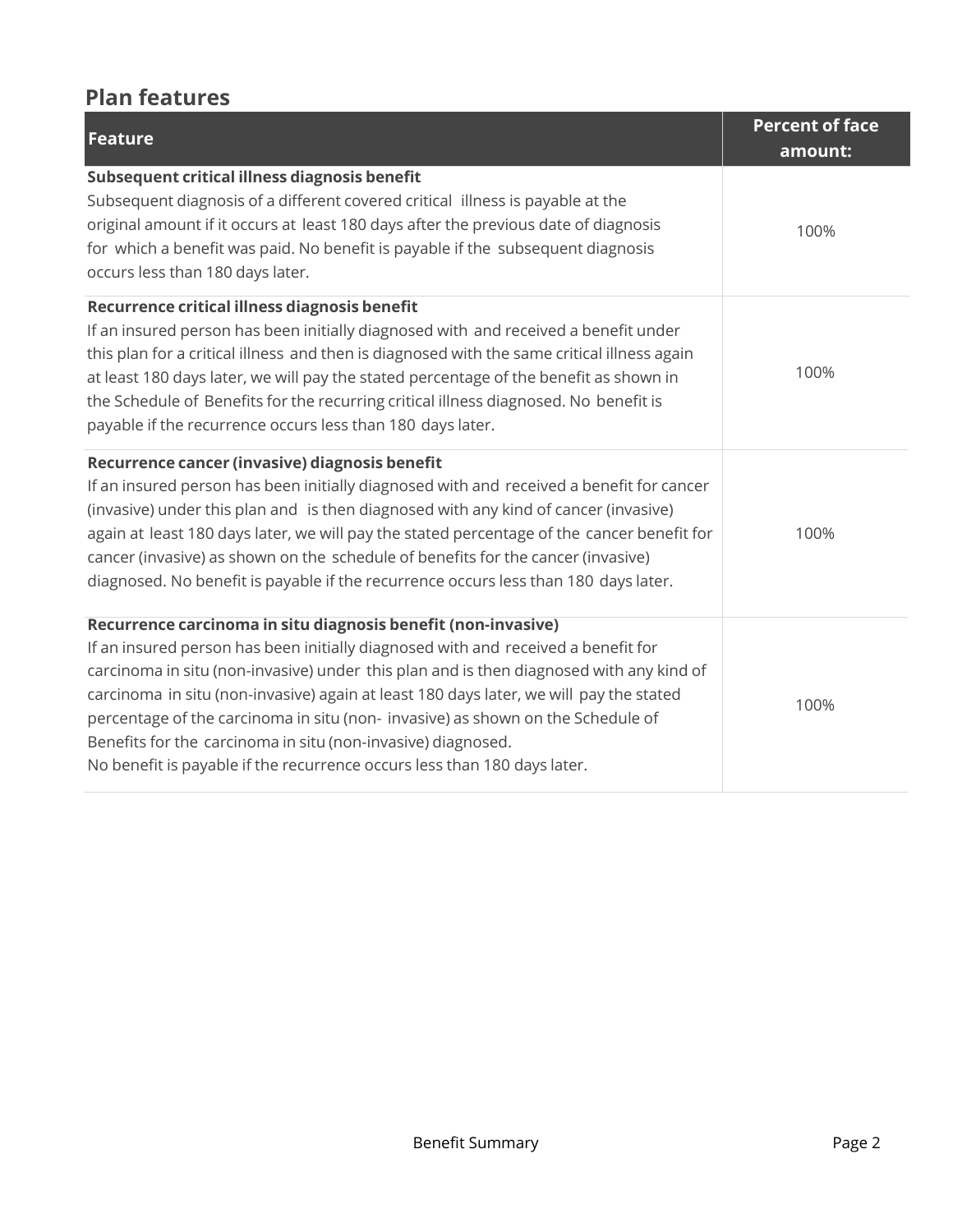# **Critical illness conditions**

| <b>Covered benefit</b>                                                                                                                                                                                                                                                                                                | <b>Percent of face</b><br>amount (employee): |
|-----------------------------------------------------------------------------------------------------------------------------------------------------------------------------------------------------------------------------------------------------------------------------------------------------------------------|----------------------------------------------|
| <b>Heart attack (Myocardial infarction)</b><br>Pays a benefit when you are diagnosed with a Heart attack (myocardial infarction)<br>resulting from a blockage of one or more coronary arteries.                                                                                                                       | 100%                                         |
| <b>Stroke</b><br>Pays a benefit when you are diagnosed with a Stroke resulting in paralysis or other<br>measurable objective neurological defect persisting for at least 30 days.                                                                                                                                     | 100%                                         |
| Coronary artery condition requiring bypass surgery<br>Pays a benefit when you are diagnosed with a coronary artery condition requiring<br>bypass surgery.                                                                                                                                                             | 25%                                          |
| <b>Major organ failure</b><br>Pays a benefit when you are diagnosed with a major organ failure of the heart, kidney,<br>liver, lung, or pancreas resulting in the insured person being placed on the UNOS<br>(United Network for Organ Sharing) list for a transplant.                                                | 100%                                         |
| <b>End-stage renal failure</b><br>Pays a benefit when you are diagnosed with end stage renal failure, and the insured<br>person has to undergo regular hemodialysis or peritoneal dialysis at least weekly.                                                                                                           | 100%                                         |
| <b>Paralysis</b><br>Pays a benefit when you are diagnosed with paralysis, resulting in paraplegia or<br>quadriplegia (complete, total and permanent loss of use of two or more limbs)<br>confirmed by the insured person's attending physician. The paralysis has to continue<br>for a period of 60 consecutive days. | 100%                                         |
| Loss of sight (blindness)<br>Pays a benefit when you are diagnosed with loss of sight (blindness) that is total and<br>irrecoverable loss of sight in both eyes. Loss of sight (blindness), has to continue for a<br>period of 90 consecutive days.                                                                   | 100%                                         |
| Loss of speech<br>Pays a benefit when you are diagnosed with loss of speech that cannot be<br>corrected to any functional degree by any procedure, aid or device.<br>Loss of speech has to continue for a period of 90 consecutive days.                                                                              | 100%                                         |
| <b>Loss of hearing</b><br>Pays a benefit when you are diagnosed with loss of hearing in both ears, that cannot be<br>corrected to any functional degree by any procedure, aid or device.<br>Loss of hearing has to continue for a period of 90 consecutive days.                                                      | 100%                                         |
| <b>Occupational HIV</b><br>Pays a benefit when you are diagnosed with occupational HIV. The date of a positive<br>antibody test for HIV subsequent to a prior negative test for the same condition with a<br>lapse of between 180 days between the two tests.                                                         | 100%                                         |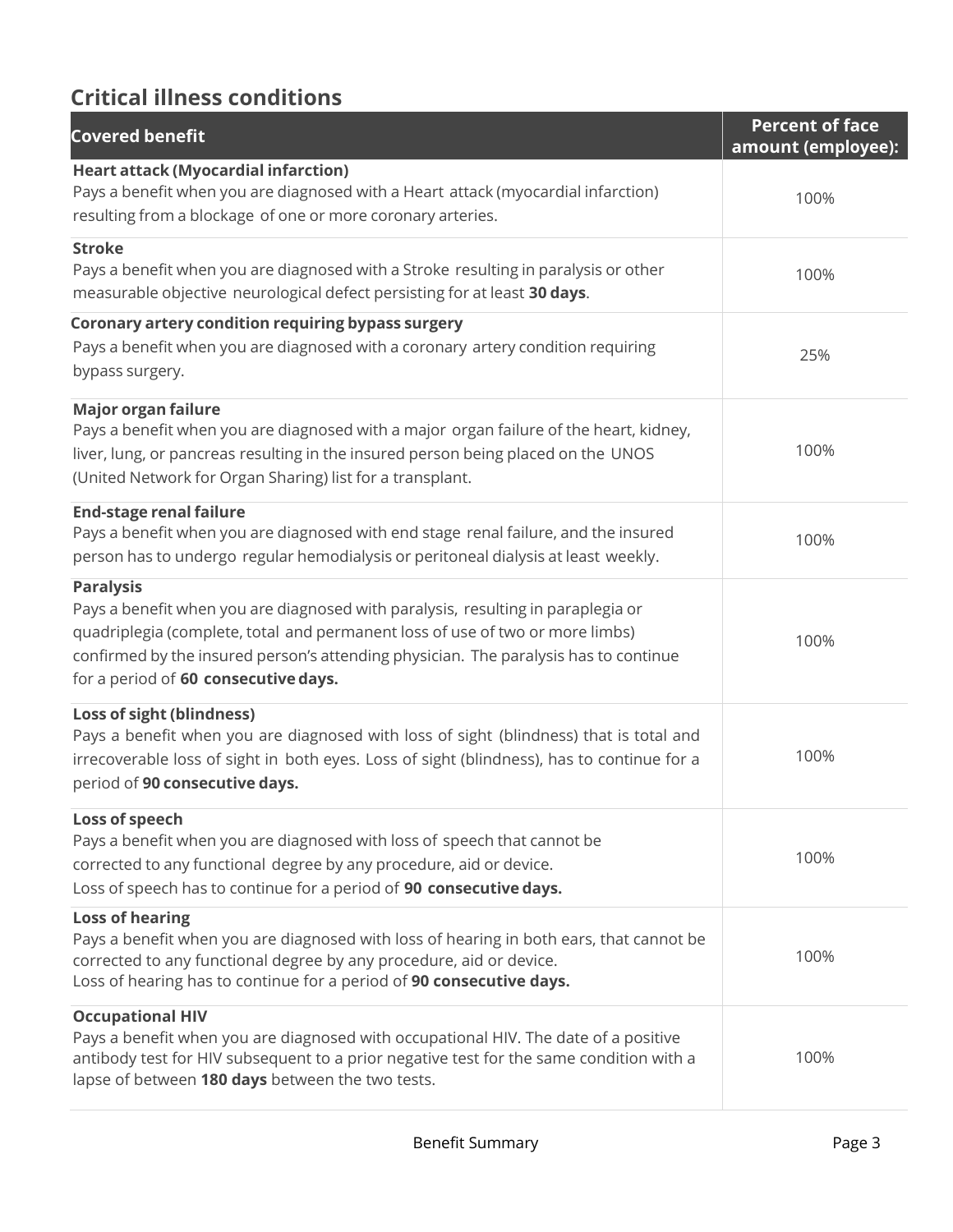| <b>Covered benefit</b>                                                                                                                                                                                                                                                                                                          | <b>Percent of face</b><br>amount (employee): |
|---------------------------------------------------------------------------------------------------------------------------------------------------------------------------------------------------------------------------------------------------------------------------------------------------------------------------------|----------------------------------------------|
| Coma<br>Pays a benefit when you are diagnosed with Coma, characterized by the absence of eye<br>opening, verbal response and motor response, and the individual requires intubation for<br>respiratory assistance (a medically induced coms is not covered).<br>The coma must last for a period of 14 or more consecutive days. | 100%                                         |
| <b>Benign brain tumor</b><br>Pays a benefit when you are diagnosed with a Benign brain tumor by a physician.                                                                                                                                                                                                                    | 100%                                         |
| <b>Third-degree burns</b><br>Pays a benefit when you are diagnosed with a third degree burn, that covers more than<br>10% of total body surface (also called full-thickness burn).                                                                                                                                              | 100%                                         |
| <b>Alzheimer's disease</b><br>Pays a benefit when you are diagnosed with Alzheimer's disease, by a psychiatrist or<br>neurologist.                                                                                                                                                                                              | 25%                                          |
| <b>Parkinson's disease</b><br>Pays a benefit when you are diagnosed with Parkinson's disease, by a psychiatrist or<br>neurologist.                                                                                                                                                                                              | 25%                                          |
| <b>Lupus</b><br>Pays a benefit when you are diagnosed with lupus by a physician.                                                                                                                                                                                                                                                | 25%                                          |
| <b>Multiple sclerosis</b><br>Pays a benefit when you are diagnosed with multiple sclerosis by a physician.                                                                                                                                                                                                                      | 25%                                          |
| <b>Muscular dystrophy</b><br>Pays a benefit when you are diagnosed with muscular dystrophy by a physician.                                                                                                                                                                                                                      | 25%                                          |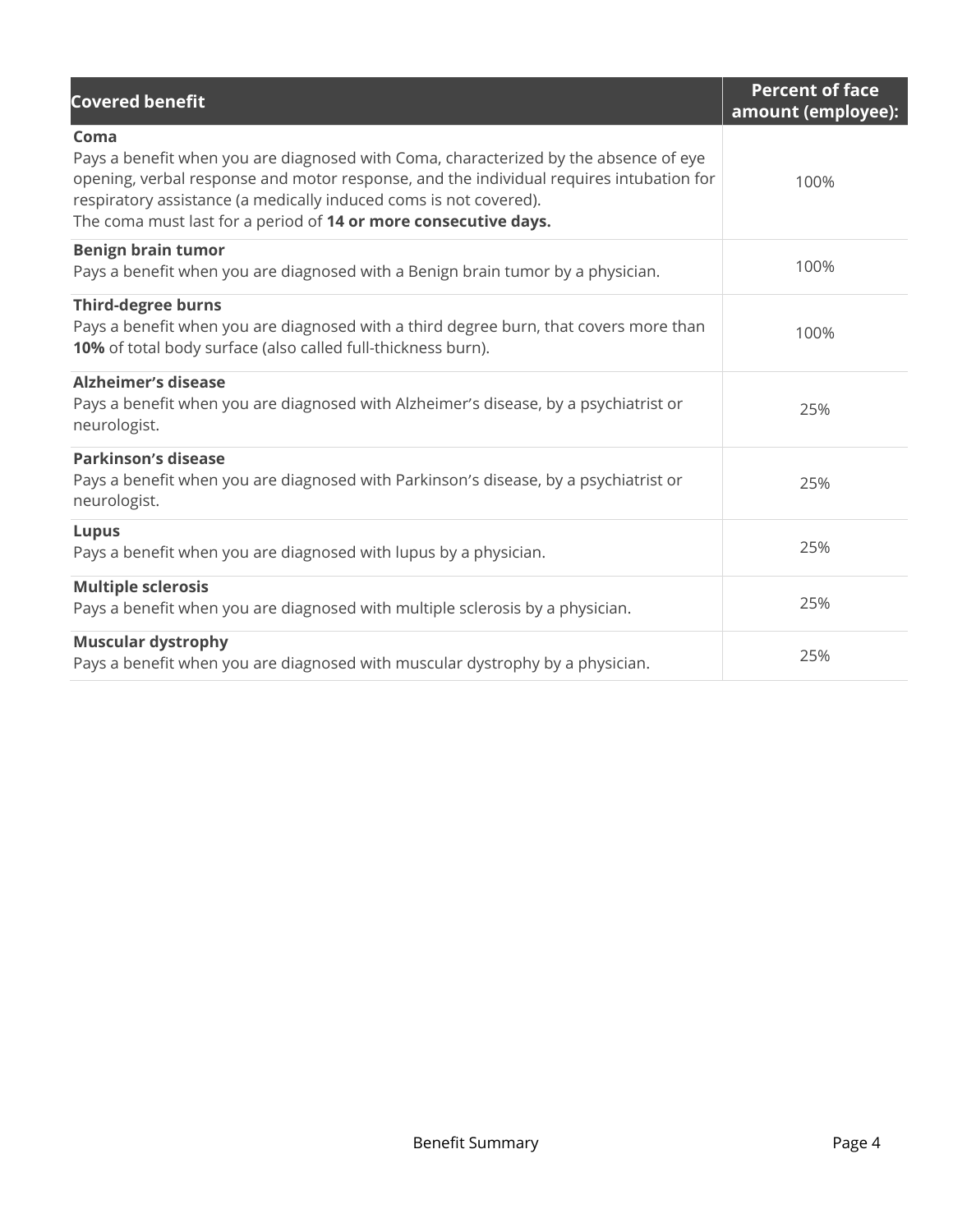# **Additional critical illness conditions**

| <b>Covered benefit</b>                                                                  | <b>Percent of face</b><br>amount (employee): |
|-----------------------------------------------------------------------------------------|----------------------------------------------|
| Sudden cardiac arrest                                                                   |                                              |
| Pays a benefit when you are diagnosed with sudden cardiac arrest by a physician.        |                                              |
| Sudden cardiac arrest does not include heart attack. The sudden cardiac arrest benefit  | 100%                                         |
| is not payable if the sudden cardiac arrest is caused by, or contributed to by, a heart |                                              |
| attack.                                                                                 |                                              |

# **Cancer benefits**

| <b>Covered benefit</b>                                                                                                                                                                                                                                                                                                                                        | <b>Percent of face</b><br>amount (employee): |
|---------------------------------------------------------------------------------------------------------------------------------------------------------------------------------------------------------------------------------------------------------------------------------------------------------------------------------------------------------------|----------------------------------------------|
| <b>Cancer (invasive)</b><br>Pays a benefit when you are diagnosed with cancer (invasive), that is identified by the<br>presence of malignant cells or a malignant tumor characterized by the uncontrolled<br>and abnormal growth and spread of invasive malignant cells.                                                                                      | 100%                                         |
| Carcinoma in situ (non-invasive)<br>Pays a benefit when you are diagnosed with carcinoma in situ that is in the natural or<br>normal place, confined to the site of origin without having invaded neighboring tissue.<br>Skin cancer will not be considered carcinoma in situ for purposes of this certificate.                                               | 25%                                          |
| Skin cancer<br>Pays a benefit when you are diagnosed with skin cancer (melanoma of clark's level I or<br>Il (breslow less than .75mm); basal cell carcinoma; or squamous cell carcinoma of the<br>skin.<br>Skin cancer benefit provides coverage for invasive malignant melanoma in the<br>dermis or deeper or skin malignancies that have become metastatic. | \$1,000                                      |

Cancer is not a critical Illness under this plan.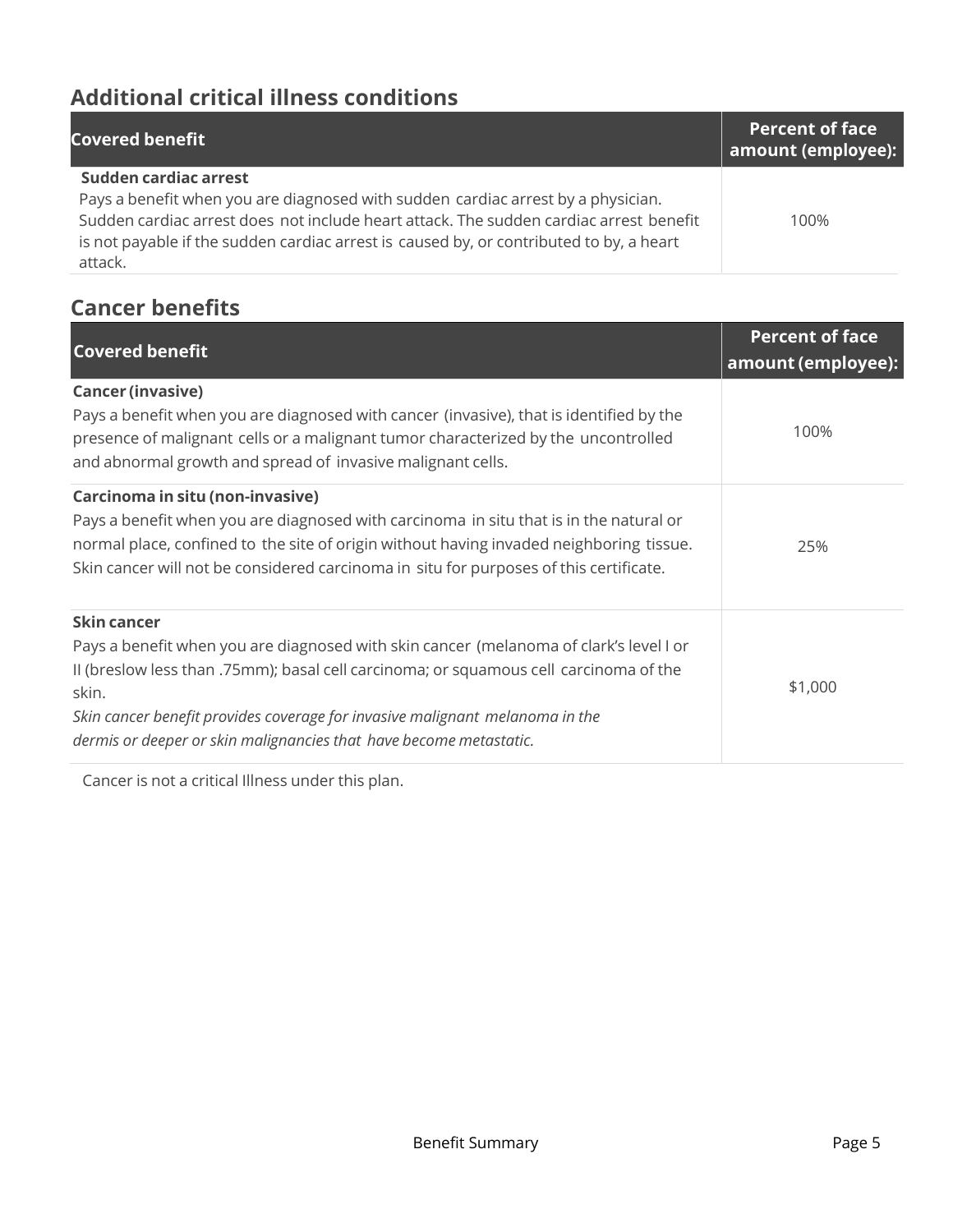#### **Covered health screenings:**

#### **Health screening benefit \$75**

Pays a lump sum benefit if an insured person receive any of the approved health screening tests. A charge must be incurred for the care of an insured person due to the health screening; and the service must not be rendered or received to diagnose or treat a suspected or identified sickness.

**Maximum 1** health screening, per plan year

- Lipoprotein profile (serum plus HDL, LDL and triglycerides)
- Fasting blood glucose test
- Doppler screenings for peripheral vascular disease (also known as arteriosclerosis)
- Carotid doppler ultrasound
- Electrocardiogram (EKG, ECG)
- Echocardiogram (ECHO)
- Chest X-Ray (CXR)
- Thermography
- Ultrasound screening for abdominal aortic aneurysms
- Bone marrow screening
- Adult and child immunizations
- HPV vaccine (human papillomavirus)
- Bone mass density measurement (DEXA, DXA)
- Skin cancer screening
- Prostate specific antigen (PSA) test
- Flexible sigmoidoscopy
- Digital rectal exams (DRE)
- Hemoccult stool analysis
- Colonoscopy
- Virtual colonoscopy
- Carcinoembryonic antigen (CEA)
- Cancer antigen (CA) test 15-3 (breast cancer)
- Mammography
- Breast ultrasound
- Cancer antigen (CA) test 125 (ovarian cancer)
- Pap smears
- Cytologic screening
- ThinPrep pap test
- Serum protein electrophoresis (blood test for myeloma)

Note: COVID-19 testing is covered as an eligible health screening benefit.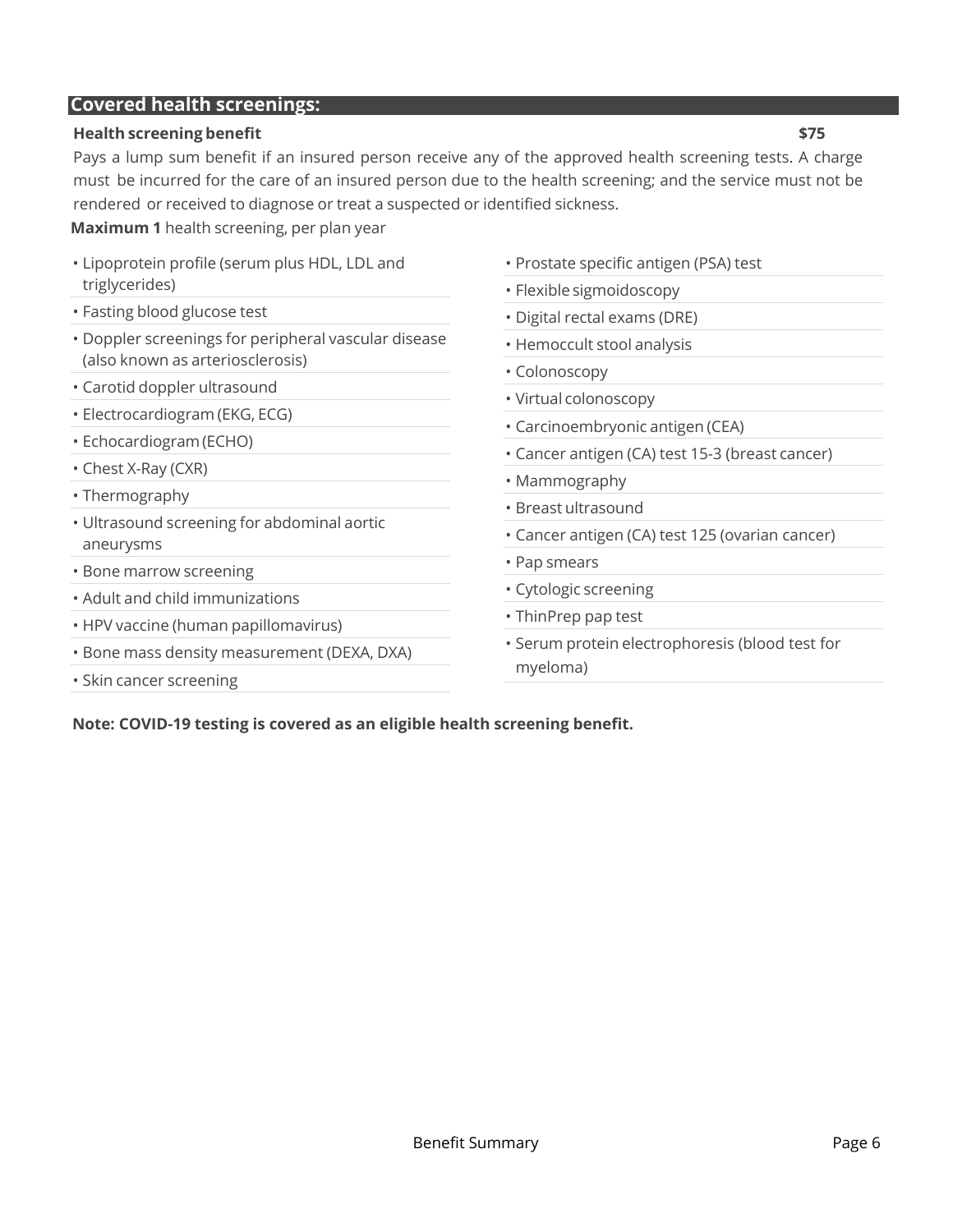## **Critical Illness: Exclusions and Limitations**

This plan has exclusions and limitations. Refer to the actual booklet certificate and schedule of benefits to determine which services are covered and to what extent. The following is a partial list of services and supplies that are generally not covered. However, the plan may contain exceptions to this list based on state mandates or the plan design purchased.

Exclusions: Benefits under the Policy will not be payable for any critical illness, cancer (invasive), carcinoma in situ or skin cancer that is diagnosed or for which care was received outside the United States and its territories, or for any loss caused in whole or in part by or resulting in whole or part from the following:

- 1. Suicide or attempt at suicide, intentional self-inflicted injury or sickness, any attempt at intentional selfinflicted injury, injury caused by a self-inflicted act or sickness, while sane or insane; except when resulting from a diagnosed disorder in the most current version of the Diagnostic and Statistical Manual (DSM)
- 2. Being under the influence of a stimulant (such as amphetamines or pitrates), depressant, hallucinogen, narcotic or any other drug intoxicant, including those prescribed by a physician that are misused by the insured person; except when resulting from a diagnosed disorder in the most current version of the DSM
- 3. Engaging in an assault, felony, illegal occupation or other criminal act
- 4. Any act of war, whether declared or not, or voluntary participation in a riot, rebellion or civil insurrection. This exclusion does not apply to the posttraumatic stress disorder (PTSD) benefit.

### **Portability**

Your plan includes a portability option which allows you to keep your existing coverage by making direct payments to the carrier. You may exercise this option, if your employment ceases for any reason. Refer to your certificate for additional portability provisions.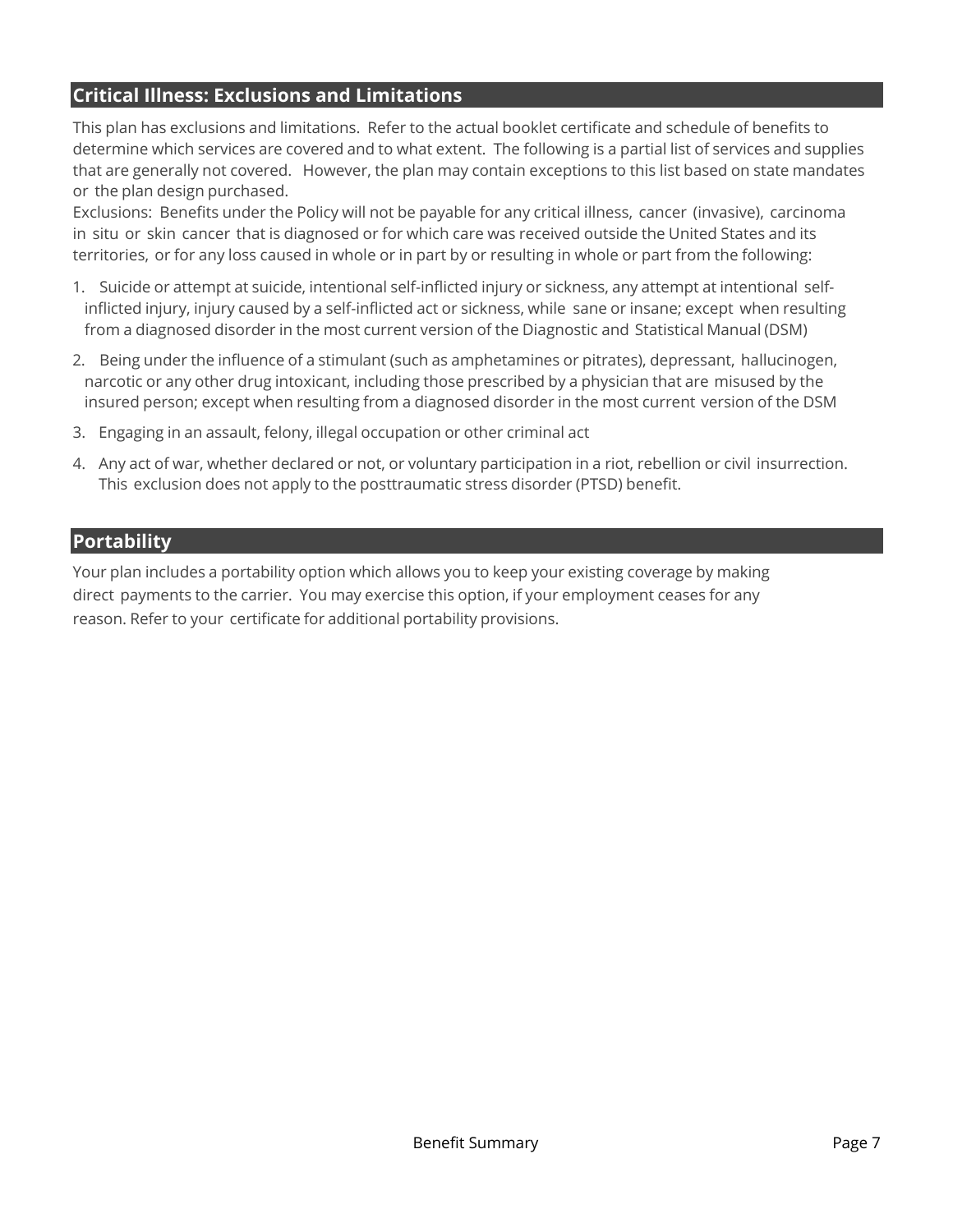## **Frequently asked questions (FAQs) about the Critical Illness plan**

#### **Do I have to be actively at work to enroll in coverage?**

Yes, you must be actively at work in order to enroll and for coverage to take effect. You are actively at work if you are working, or are available to work, and meet the criteria set by your employer to be eligible to enroll.

#### **How do I know if I'm considered a tobacco user and should select the tobacco rates?**

You're a tobacco user, if you currently use or have used any tobacco products in the past 12 months. Tobacco products include, but are not limited to cigarettes, cigars, snuff, dip, chew, pipe and/or any nicotine delivery system.

#### **Can I have more than one Critical Illness Plan?**

No, you are not allowed to have more than one Aetna Critical Illness Plan.

#### **What does Face Amount mean?**

Face Amount means the maximum fixed dollar amount you could receive for each critical illness benefit. The Face Amount for your spouse and each of your dependents is a percentage of the Employee's Face Amount. Some benefits pay a fixed amount that equates to a percentage of the Face Amount. Benefit amounts vary, based on your plan design.

#### **Who receives the benefit?**

You (the member) receives the benefits.

#### **Is my Aetna Critical Illness policy compatible with a Health Savings Account (HSA)?**

Yes, Aetna Critical Illness policies are compatible with Health Savings Accounts.

#### **How do I submit a claim?**

Go to **myaetnasupplemental.com** and either "Log In" or "Register", depending on if you've set up your account. Click the "Create a new claim" button and answer a few quick questions. You can even save your claim to finish later. You can also print/mail in form(s) to: Aetna Voluntary Plans, PO Box 14079, Lexington, KY 40512-4079, or you can ask us to mail you a printed form.

#### **What if I don't understand something I've read here, or have more questions?**

We want you to understand these benefits before you decide to enroll. Reach out to us. Call toll-free at

**1-800-607-3366**, **Monday through Friday, 8 a.m. to 6 p.m**. We're here to answer questions before and after you enroll.

#### **What should I do in case of an emergency?**

In case of emergency, call 911 or your local emergency hotline, or go directly to an emergency care facility.

## **What happens if I lose my employment? Can I take the Critical Illness plan with me?**

Yes, you are able to continue coverage under the portability provision; however, you will need to pay premiums directly to Aetna.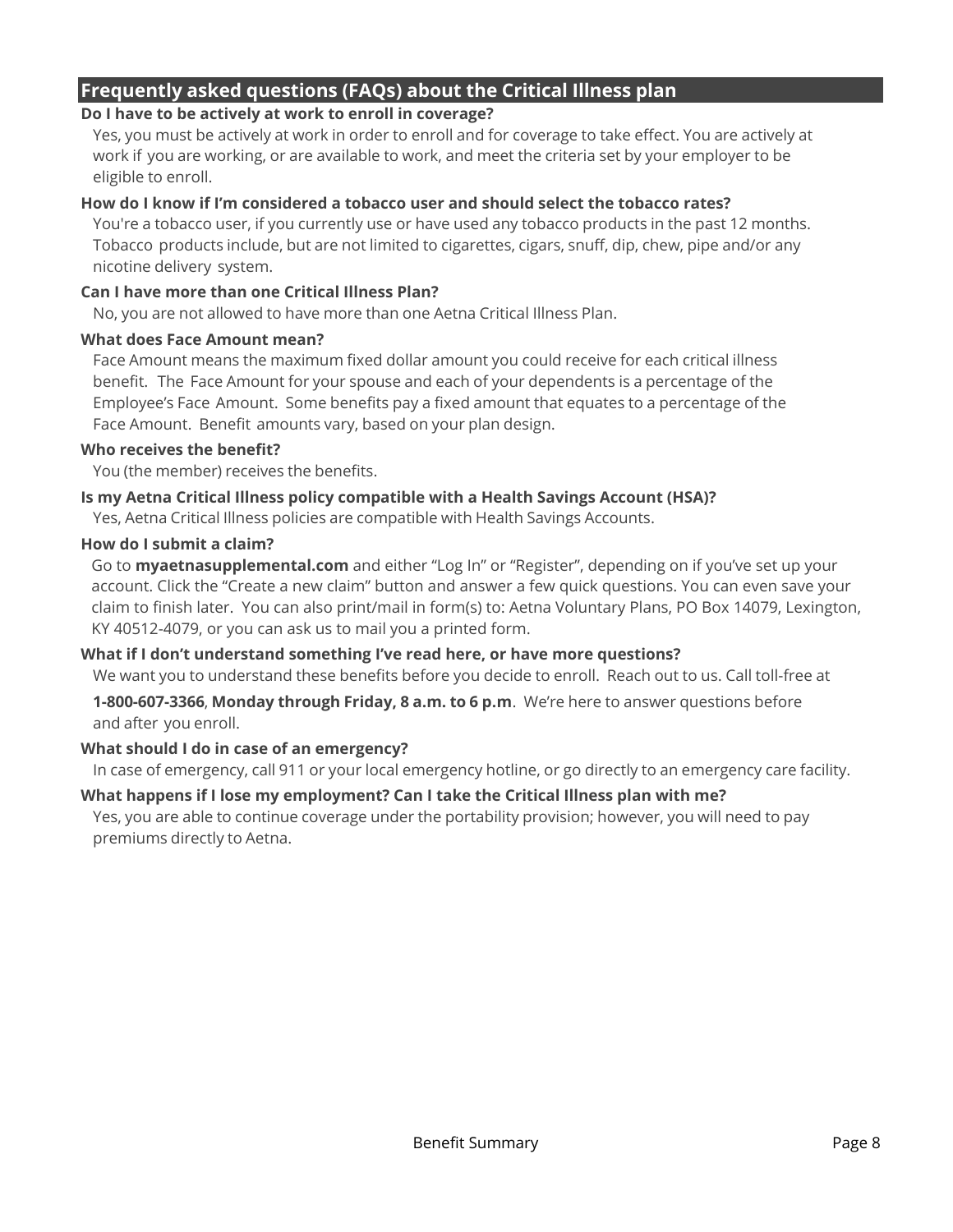## **Important information about your benefits**

**THESE PLANS DO NOT COUNT AS MINIMUM ESSENTIAL COVERAGE UNDER** THE AFFORDABLE CARE ACT. THESE PLANS ARE A SUPPLEMENT TO HEALTH **INSURANCE AND ARE NOT A SUBSTITUTE FOR MAJOR MEDICAL COVERAGE.** These plans provide limited benefits. They pay fixed dollar benefits for covered services without regard to the health care provider's actual charges. These benefit payments are not intended to cover the full cost of medical care. You are responsible for making sure the provider's bills get paid. These benefits are paid in addition to any other health coverage you may have.

## **Complaints and appeals**

Please tell us if you are not satisfied with a response you received from us or with how we do business. Call Member Services to file a verbal complaint or to ask for the address to mail a written complaint. You can also e- mail Member Services through the secure member website. If you're not satisfied after talking to a Member Services representative, you can ask us to send your issue to the appropriate department. If you don't agree with a denied claim, you can file an appeal. To file an appeal, follow the directions in the letter or explanation of benefits statement that explains that your claim was denied.

The letter also tells you what we need from you and how soon we will respond.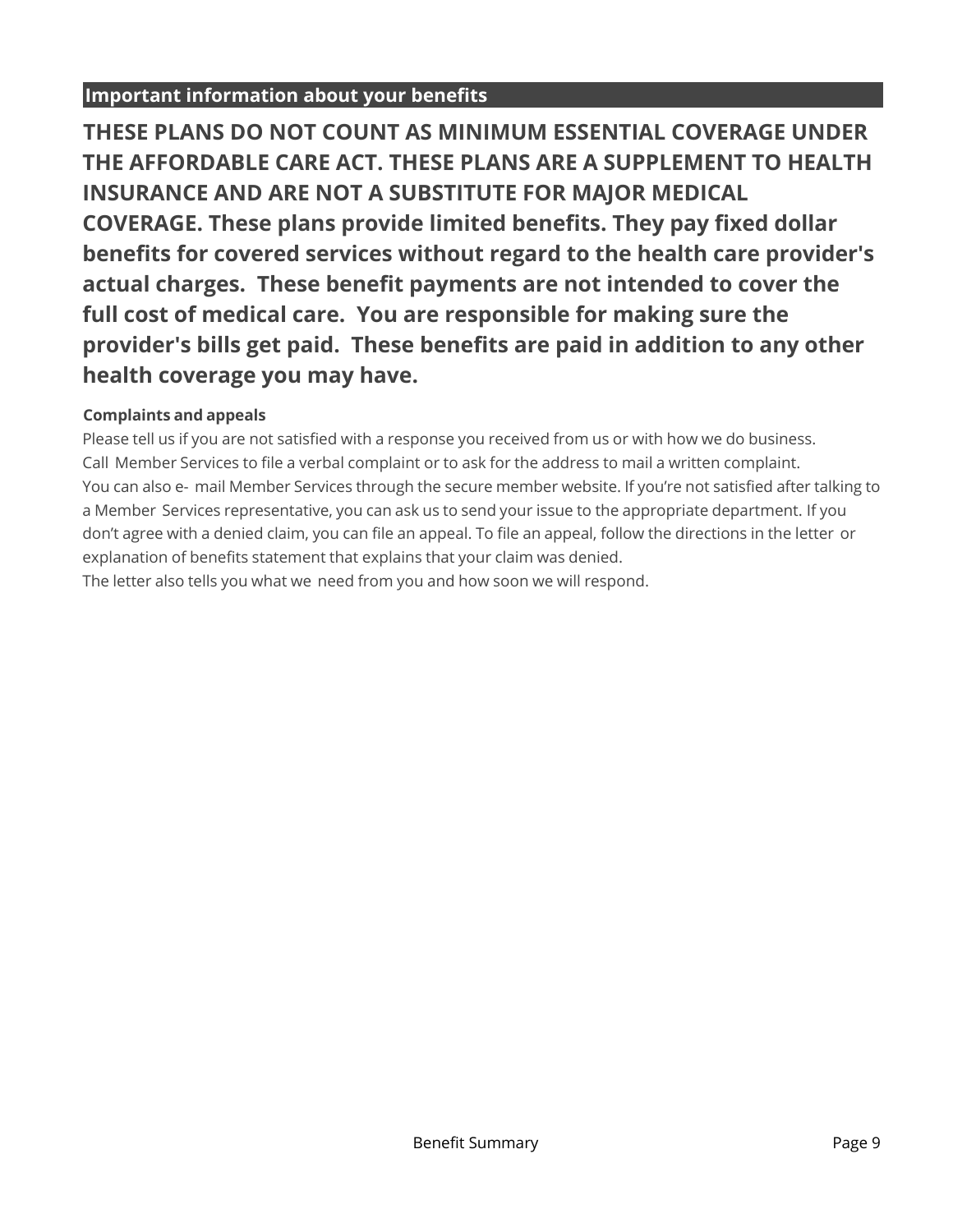#### **We protect your privacy**

We consider personal information to be private. Our policies protect your personal information from unlawful use. By "personal information," we mean information that can identify you as a person, as well as your financial and health information. Personal information does not include what is available to the public. For example, anyone can access information about what the plan covers. It also does not include reports that do not identify you.

When necessary for your care or treatment, the operation of our health plans or other related activities, we use personal information within our company, share it with our affiliates and may disclose it to: your doctors, dentists, pharmacies, hospitals and other caregivers, other insurers, vendors, government departments and third- party administrators (TPAs).

We obtain information from many different sources —particularly you, your employer or benefits plan sponsor if applicable, other insurers, health maintenance organizations or TPAs, and health care providers.

These parties are required to keep your information private as required by law. Some of the ways in which we may use your information include: Paying claims, making decisions about what the plan covers, coordination of payments with other insurers quality assessment activities to improve our plans and audits

We consider these activities key for the operation of our plans. When allowed by law, we use and disclose your personal information in the ways explained above without your permission. Our privacy notice includes a complete explanation of the ways we use and disclose your information. It also explains when we need your permission to use or disclose your information.

We are required to give you access to your information. If you think there is something wrong or missing in your personal information, you can ask that it be changed. We must complete your request within a reasonable amount of time. If we don't agree with the change, you can file an appeal. If you'd like a copy of our privacy notice, call **1-800-607-3366** or visit us at **www.aetna.com.** 

**If you require language assistance, please call Member Services at 1-800-607-3366 and an Aetna representative will connect you with an interpreter. If you're deaf or hard of hearing, use your TTY and dial 711 for the Telecommunications Relay Service. Once connected, please enter or provide the Aetna telephone number you're calling.** 

**Si usted necesita asistencia lingüística, llame al Servicios al Miembro a 1-800-607-3366, y un representante de Aetna le conectará con un intérprete. Si usted es sordo o tiene problemas de audición, use su TTY y marque 711 para el Servicio de Retransmisión de Telecomunicaciones (TRS). Una vez conectado, por favor entrar o proporcionar el número de teléfono de Aetna que está llamando.** 

**ATTENTION MASSACHUSETTS RESIDENTS:** As of January 1, 2009, the Massachusetts Health Care Reform Law requires that Massachusetts residents, eighteen (18) years of age and older, must have health coverage that meets the Minimum Creditable Coverage standards set by the Commonwealth Health Insurance Connector, unless waived from the health insurance requirement based on affordability or individual hardship. For more information call the Connector at **1-877-MA-ENROLL (1-877-623-6765)** or visit the Connector website **(www.mahealthconnector.org)**. THIS POLICY, ALONE, DOES NOT MEET MINIMUM CREDITABLE COVERAGE STANDARDS. If you have questions about this notice, you may contact the Division of Insurance by calling **1-617-521-7794** or visiting its website at **www.mass.gov/doi.**